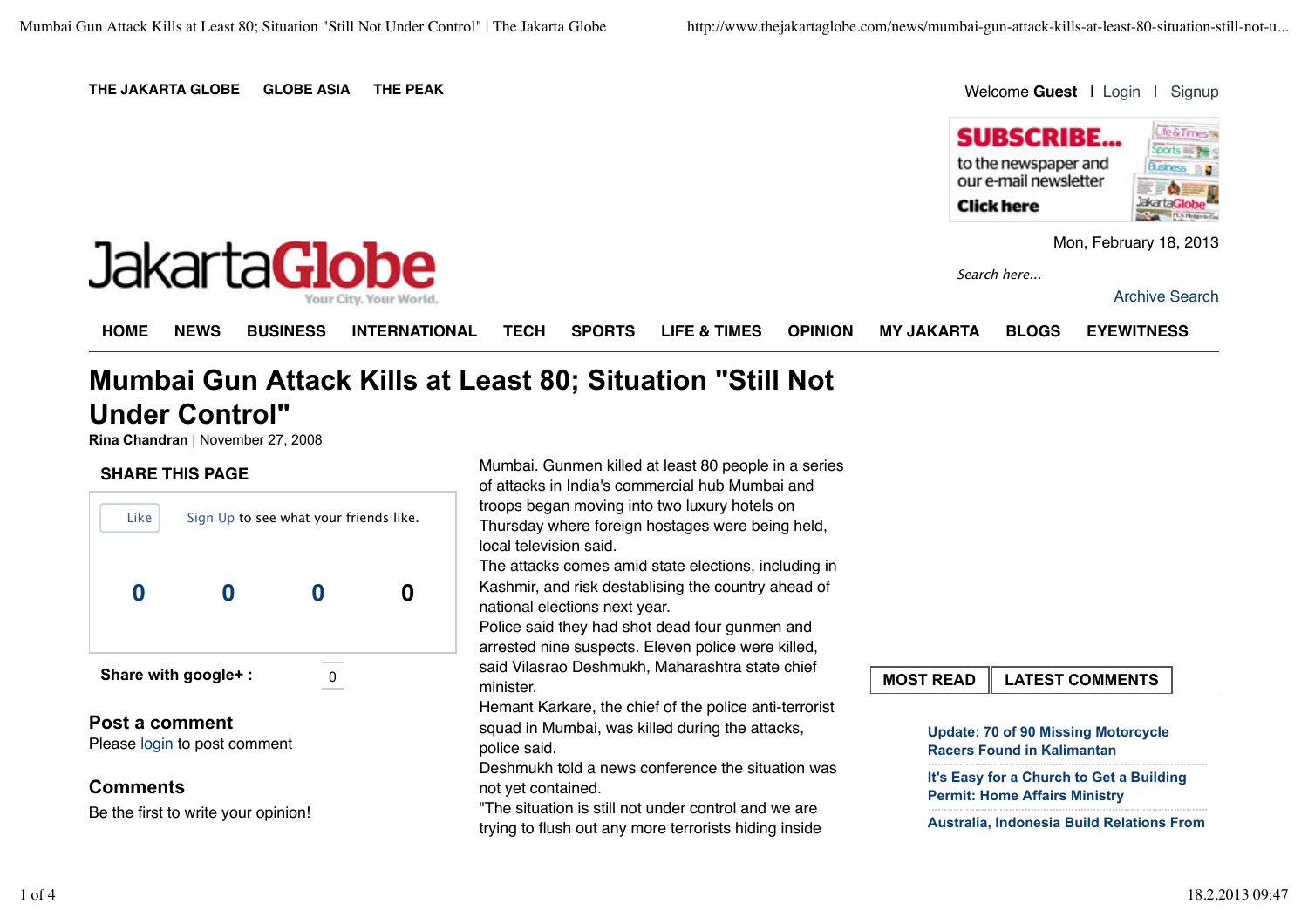the two hotels,"

"It is very difficult to say how many terrorists are holed up in the two hotels," he added, although Indian Home Minister Shivraj Patil earlier said there were around four or five attackers in each.

"We have shot dead four terrorists and managed to arrest nine suspected terrorists," P.D. Ghadge, a police officer at Mumbai's central control room, told Reuters.

Japan's foreign ministry said at least one Japanese national had been killed and one injured in the attacks, while South Korea said 26 of its nationals had escaped unharmed.

Gunfire and explosions were heard at the landmark Taj Mahal hotel and thick plumes of smoke rose from the building, witnesses said. Staff and guests were seen running out of the lobby.

There were also explosions at the Oberoi hotel and firing at a hospital where gunmen were surrounded. Security forces were seen moving into the hotels.

"The terrorists are throwing grenades at us from the rooftop of the Taj and trying to stop us from moving in," Ashok Patil, a police inspector, told Reuters. Police said at least 250 people were wounded in the attacks which also targeted a railway station and the Cafe Leopold, perhaps the most famous restaurant and hang-out for tourists in the city.

An organisation calling itself the Deccan Mujahideen said it was behind the attacks, television channels said. The previously little known group sent an email to news organisations claiming responsibility. "THEY HAD BOMBS"

"I guess they were after foreigners, because they were asking for British or American passports," said Rakesh Patel, a British witness who lives in Hong Kong and was staying at the Taj Mahal hotel on business. "They had bombs."

"They came from the restaurant and took us up the

#### **the Ground Up**

**Spritual Guru Anand Krishna Finally Arrested**

**Update: Hary Tanoesoedibjo Appointed Hanura Chief Patron**

**'Act of Killing' Wins Audience, Jury Awards at Berlinale**

**Power of Pictures**

**Australia Seeking To Capitalize on Indonesia's Growth**

**Democrats' Weekend Caucus Decides That Anas Stays**

**Indonesia's Only Synagogue Struggles to Find Wider Acceptance**

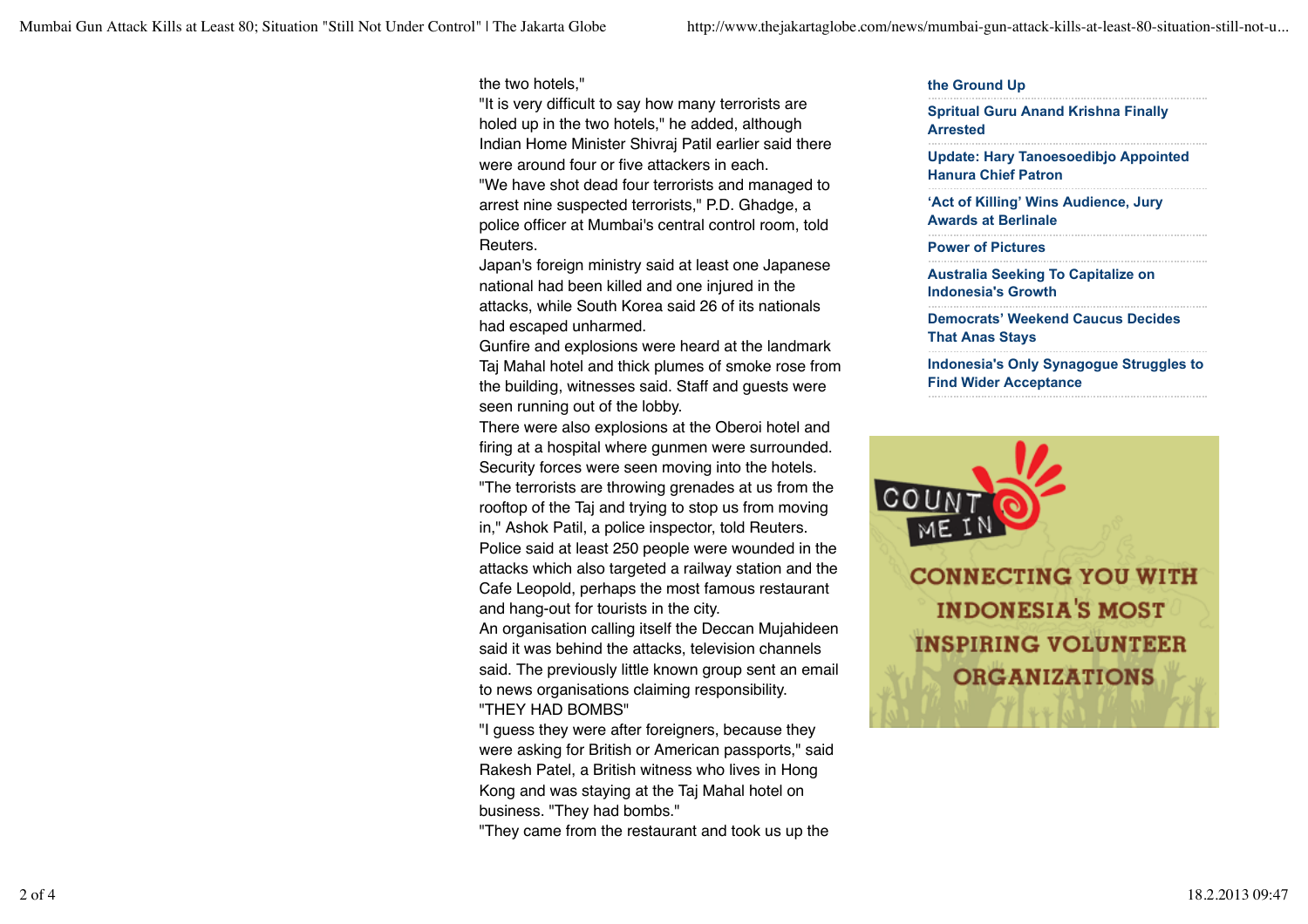stairs," he told the NDTV news channel, smoke stains covering his face. "Young boys, maybe 20 years old, 25 years old. They had two guns." India has suffered a wave of bomb attacks in recent years. Most have been blamed on Islamist militants, although police have also arrested suspected Hindu extremists thought to be behind some of the attacks. The Mumbai attacks are bound to spook investors in one of Asia's largest and fastest-growing economies. "It is the highest profile, boldest attack we have seen in some time," said Bruce McIndoe, a travel security expert and President of iJET Intelligent Risk Systems, a private intelligence firm. Mark Abell, a British lawyer, said he had locked himself inside his Oberoi hotel room after hearing two

explosions.

Several hundred people had been evacuated from the Taj hotel, one witness said, but many more remained inside, some calling for help from the fifth floor. Firefighters broke windows to reach trapped guests.

"We came down the fire exit, but I think they took some more people, they are trying to get to the roof," one foreigner told local television. "I think about 15 people (have been taken hostage), about half of them are foreigners.".

"I was in the restaurant inside Oberoi and I saw this series of gunshots and death which I don't want to see again," a Spaniard who declined to give his name told Reuters.

"I crawled out into the kitchen and waited there, until I sensed it was all quiet and seemed over."

In Washington, the White House and U.S.

President-elect Barack Obama condemned the attacks, as did France, current president of the European Union, and United Nations Secretary General Ban Ki-moon.

Australia's foreign ministry told the country's citizens